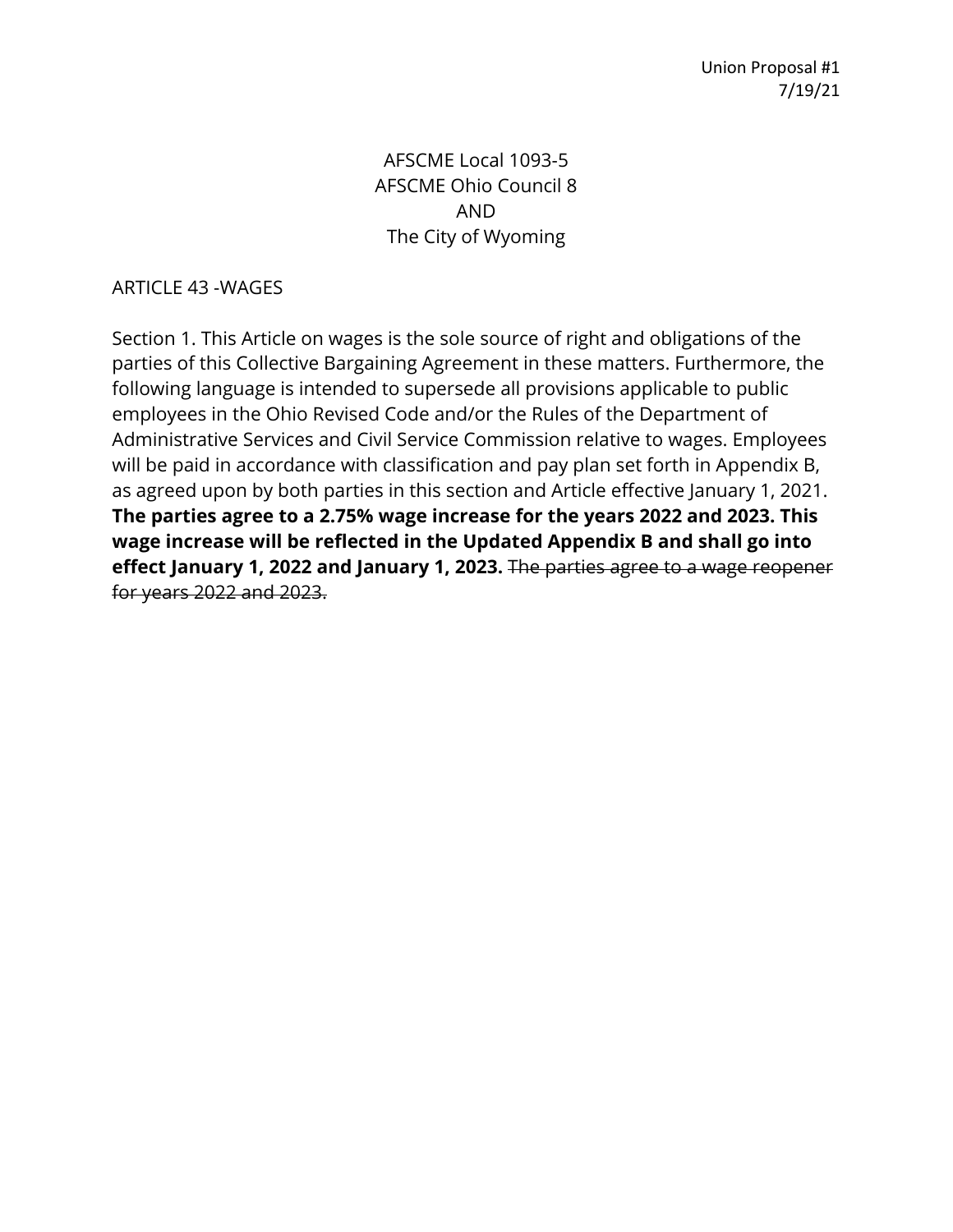# **Appendix B**

|                                       | 01/01/2021 | 01/01/2022 | 01/01/2023 |
|---------------------------------------|------------|------------|------------|
| <b>Maintenance Crew Leader</b>        |            |            |            |
| 1 Year                                | \$29.52    | \$30.33    | \$31.17    |
| 3 Years                               | \$29.93    | \$30.75    | \$31.60    |
| 5 Years                               | \$30.58    | \$31.42    | \$32.29    |
| 6 Years                               | \$31.06    | \$31.91    | \$32.79    |
| <b>Senior Maintenance Crew Leader</b> |            |            |            |
| 1 Year                                | \$31.90    | \$32.78    | \$33.68    |
| 3 Years                               | \$32.74    | \$33.64    | \$34.57    |
| 5 Years                               | \$33.56    | \$34.48    | \$35.43    |
| 6 Years                               | \$33.98    | \$34.91    | \$35.87    |
| <b>Mechanic</b>                       |            |            |            |
| <b>Hire Rate</b>                      | \$27.33    | \$28.08    | \$28.85    |
| 1 Year                                | \$27.78    | \$28.54    | \$29.33    |
| 3 Years                               | \$28.23    | \$29.01    | \$29.80    |
| 5 Years                               | \$28.68    | \$29.47    | \$30.28    |
| 6 Years                               | \$29.13    | \$29.93    | \$30.75    |
| <b>Mechanic Specialist</b>            |            |            |            |
| <b>Red Line</b>                       | \$26.18    | \$26.90    | \$27.64    |
| 1-10 years                            | \$26.79    | \$27.53    | \$28.28    |
| $11-20+years$                         | \$27.42    | \$28.17    | \$28.95    |
| <b>Maintenance Worker I</b>           |            |            |            |
| <b>Hire Rate</b>                      | \$18.08    | \$18.58    | \$19.09    |
| 1 Year                                | \$18.52    | \$19.03    | \$19.55    |
| 3 Years                               | \$19.06    | \$19.58    | \$20.12    |
| 5 Years                               | \$20.00    | \$20.55    | \$21.12    |
| 6 Years                               | \$20.68    | \$21.25    | \$21.83    |
| <b>Maintenance Worker II</b>          |            |            |            |
| <b>Hire Rate</b>                      | \$22.97    | \$23.60    | \$24.25    |
| 1 Year                                | \$23.88    | \$24.54    | \$25.21    |
| 3 Years                               | \$25.19    | \$25.88    | \$26.59    |
| 5 Years                               | \$26.87    | \$27.61    | \$28.37    |
| 6 Years                               | \$27.97    | \$28.74    | \$29.53    |
| <b>Senior Maintenance Worker</b>      |            |            |            |
| <b>Red Line</b>                       | \$24.06    | \$24.72    | \$25.40    |
| $1 - 10$ years                        | \$24.52    | \$25.19    | \$25.89    |
| $11-20+$ years                        | \$24.97    | \$25.66    | \$26.36    |